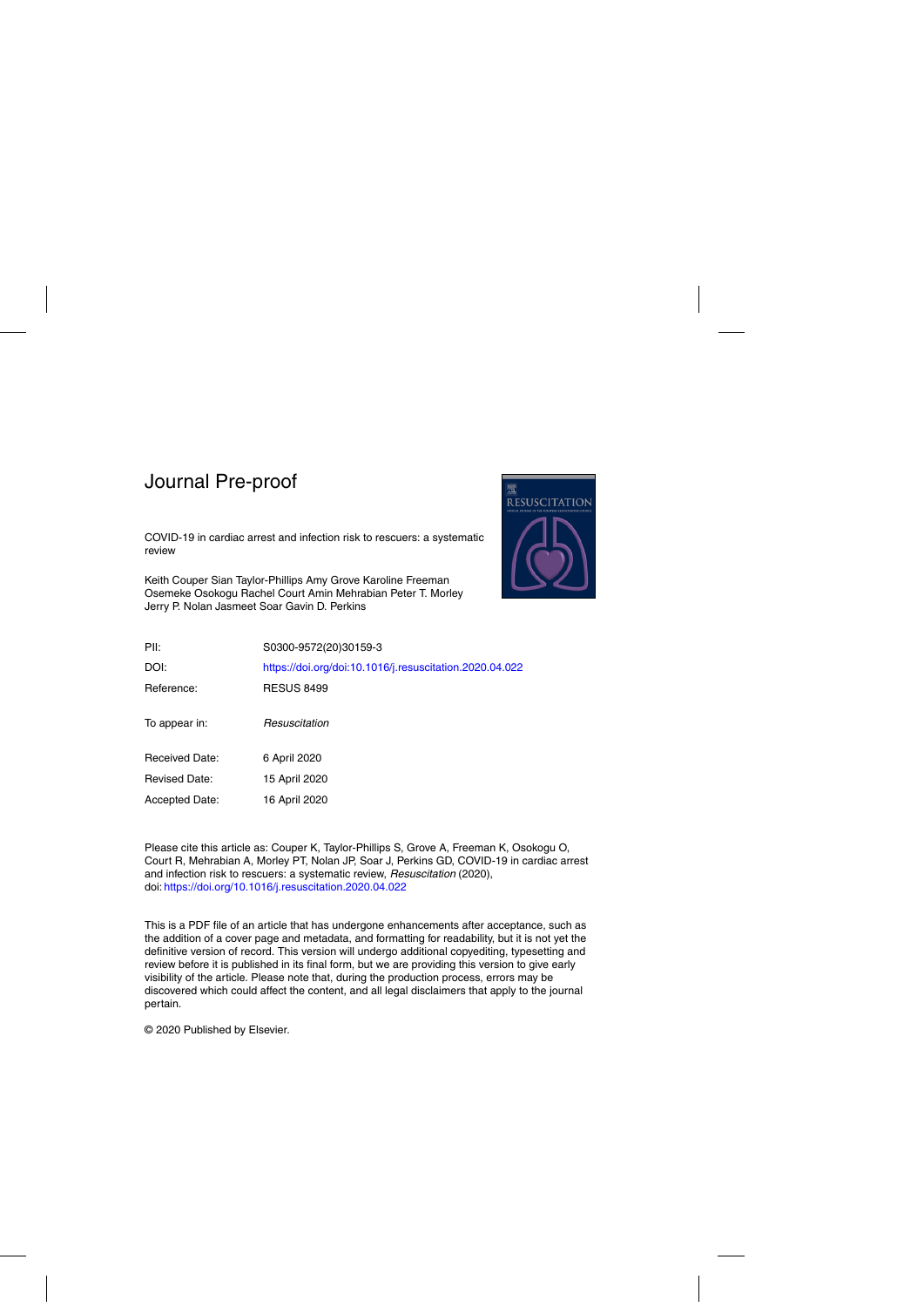| $\mathbf{1}$<br>$\overline{c}$ |                          | COVID-19 in cardiac arrest and infection risk to rescuers: a systematic review                                                                            |
|--------------------------------|--------------------------|-----------------------------------------------------------------------------------------------------------------------------------------------------------|
| 3                              | Author:                  |                                                                                                                                                           |
| 4                              |                          |                                                                                                                                                           |
| 5                              |                          | Keith Couper*, <sup>1,2</sup> Sian Taylor-Phillips* <sup>1</sup> Amy Grove, <sup>1</sup> Karoline Freeman, <sup>1</sup> Osemeke Osokogu, <sup>1</sup>     |
| 6                              |                          | Rachel Court, <sup>1</sup> Amin Mehrabian, <sup>1,3</sup> Peter T Morley, <sup>4,5</sup> Jerry P Nolan, <sup>1,6</sup> Jasmeet Soar, <sup>7</sup> Gavin D |
| 7                              | Perkins <sup>1,2</sup> . |                                                                                                                                                           |
| 8                              |                          |                                                                                                                                                           |
| 9                              |                          |                                                                                                                                                           |
| 10                             | 1)                       | Warwick Medical School, University of Warwick, Coventry, UK                                                                                               |
| 11                             | 2)                       | Critical Care, University Hospital Birmingham NHS Foundation Trust, Birmingham, UK                                                                        |
| 12<br>13                       | 3)                       | Department of Pharmaceutical Nanotechnology, School of Pharmacy, Mashhad<br>University of Medical Sciences, Mashhad, Iran                                 |
| 14                             | 4)                       | Intensive Care, The Royal Melbourne Hospital, Melbourne, Australia                                                                                        |
| 15                             | 5)                       | Faculty of Medicine, Dentistry and Health Sciences, The University of Melbourne,                                                                          |
| 16                             |                          | Melbourne, Australia                                                                                                                                      |
| 17                             | 6)                       | Intensive Care Unit, Royal United Hospitals Bath NHS Foundation Trust, Bath, UK                                                                           |
| 18                             | 7)                       | Intensive Care Unit, Southmead Hospital, North Bristol NHS Trust, Bristol, UK                                                                             |
| 19                             |                          |                                                                                                                                                           |
| 20                             |                          | *- Joint first author                                                                                                                                     |
| 21                             |                          |                                                                                                                                                           |
| 22                             |                          | <b>Corresponding Author:</b>                                                                                                                              |
| 23                             |                          | Professor Gavin Perkins, Warwick Clinical Trials Unit, University of Warwick, Coventry, CV4                                                               |
| 24                             | 7AL                      |                                                                                                                                                           |
| 25                             |                          | E: g.d.perkins@warwick.ac.uk                                                                                                                              |
| 26                             |                          |                                                                                                                                                           |
| 27                             |                          |                                                                                                                                                           |
|                                |                          |                                                                                                                                                           |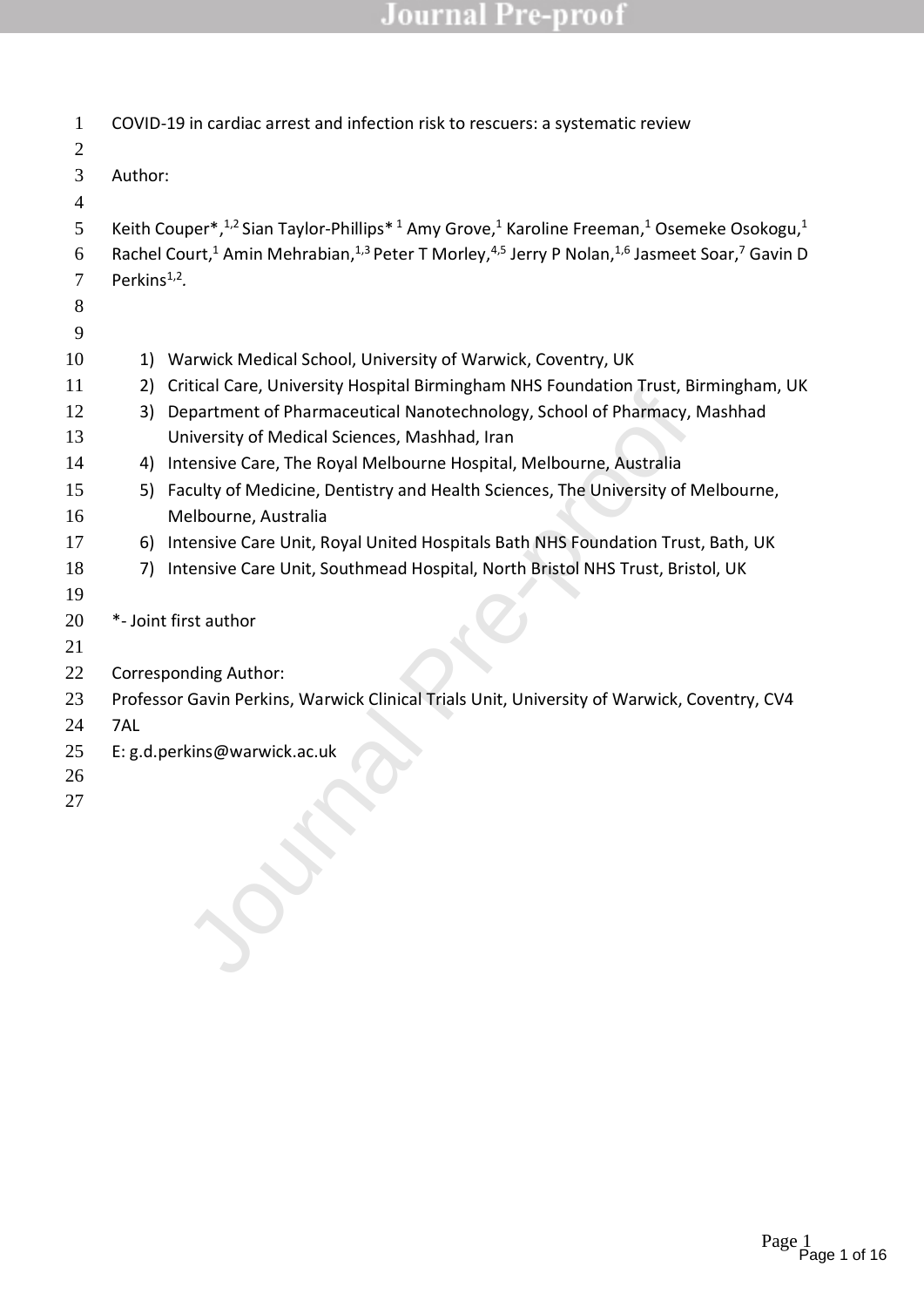| 28 |                                                                                                  |
|----|--------------------------------------------------------------------------------------------------|
| 29 |                                                                                                  |
| 30 | Abstract                                                                                         |
| 31 |                                                                                                  |
| 32 | Background: There may be a risk of COVID-19 transmission to rescuers delivering treatment        |
| 33 | for cardiac arrest. The aim of this review was to identify the potential risk of transmission    |
| 34 | associated with key interventions (chest compressions, defibrillation, cardiopulmonary           |
| 35 | resuscitation) to inform international treatment recommendations.                                |
| 36 |                                                                                                  |
| 37 | Methods: We undertook a systematic review comprising three questions: 1) aerosol                 |
| 38 | generation associated with key interventions; 2) risk of airborne infection transmission         |
| 39 | associated with key interventions; and 3) the effect of different personal protective            |
| 40 | equipment strategies. We searched MEDLINE, Embase, Cochrane Central Register of                  |
| 41 | Controlled Trials, and the World Health Organisation COVID-19 database on 24 <sup>th</sup> March |
| 42 | 2020. Eligibility criteria were developed individually for each question. We assessed risk of    |
| 43 | bias for individual studies, and used the GRADE process to assess evidence certainty by          |
| 44 | outcome.                                                                                         |
| 45 |                                                                                                  |
| 46 | Results: We included eleven studies: two cohort studies, one case control study, five case       |
| 47 | reports, and three manikin randomised controlled trials. We did not find any direct evidence     |
| 48 | that chest compressions or defibrillation either are or are not associated with aerosol          |
| 49 | generation or transmission of infection. Data from manikin studies indicates that donning of     |
| 50 | personal protective equipment delays treatment delivery. Studies provided only indirect          |
| 51 | evidence, with no study describing patients with COVID-19. Evidence certainty was low or         |
| 52 | very low for all outcomes.                                                                       |
| 53 |                                                                                                  |
| 54 | Conclusion: It is uncertain whether chest compressions or defibrillation cause aerosol           |
| 55 | generation or transmission of COVID-19 to rescuers. There is very limited evidence and a         |
| 56 | rapid need for further studies.                                                                  |
| 57 |                                                                                                  |
| 58 | Review registration: PROSPERO CRD42020175594                                                     |
| 59 |                                                                                                  |
|    |                                                                                                  |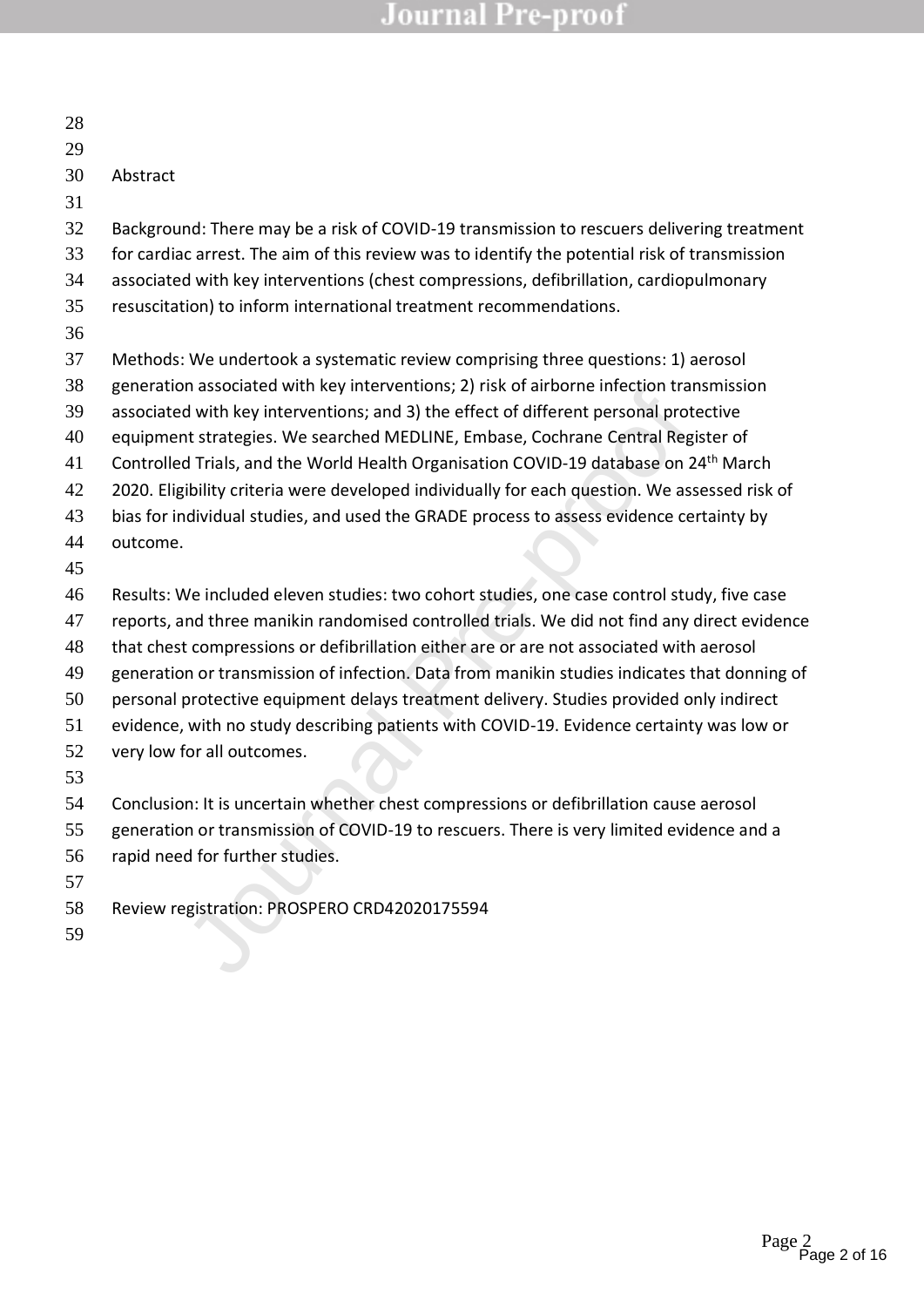| 60       |                                                                                                                                                                              |
|----------|------------------------------------------------------------------------------------------------------------------------------------------------------------------------------|
| 61       | Introduction                                                                                                                                                                 |
| 62       |                                                                                                                                                                              |
| 63       | The World Health Organization (WHO) declared a Severe Acute Respiratory Syndrome                                                                                             |
| 64       | Coronavirus two (SARS-CoV-2) pandemic on 11 March 2020. As of 4 <sup>th</sup> April 2020, over one                                                                           |
| 65       | million individuals are reported to have been infected with Coronavirus Disease 2019                                                                                         |
| 66       | (COVID-19), of which over 55,000 have died. <sup>1</sup> Data from China highlight the potential risk to                                                                     |
| 67       | healthcare workers when undertaking aerosol generating procedures (AGP) in COVID-19                                                                                          |
| 68       | patients. <sup>2</sup>                                                                                                                                                       |
| 69       |                                                                                                                                                                              |
| 70       | The WHO has categorised cardiopulmonary resuscitation (CPR) as an aerosol generating                                                                                         |
| 71       | procedure, requiring the wearing of respirator masks and other personal protective                                                                                           |
| 72       | equipment (PPE). <sup>3,4</sup> In contrast, some national guidance describes chest compressions and                                                                         |
| 73       | defibrillation as non-aerosol generating procedures. <sup>5</sup> The discordance between WHO and                                                                            |
| 74       | national guidance may reflect differences in terminology, specifically WHO uses the term                                                                                     |
| 75       | cardiopulmonary resuscitation to incorporate chest compressions, defibrillation and<br>associated airway manoeuvres. Nevertheless, a 2012 review on Severe Acute Respiratory |
| 76<br>77 | Syndrome (SARS) transmission identified uncertainty about the aerosol generating potential                                                                                   |
| 78       | of chest compressions and defibrillation. <sup>6</sup>                                                                                                                       |
| 79       |                                                                                                                                                                              |
| 80       | Current resuscitation guidelines highlight the importance of rescuer safety. <sup>7</sup> Delaying the                                                                       |
| 81       | delivery of chest compressions and defibrillation for up to several minutes for healthcare                                                                                   |
| 82       | workers to don personal protective equipment (PPE) will reduce the likelihood of patient                                                                                     |
| 83       | survival. <sup>8-10</sup> In contrast, the delivery of aerosol generating procedures to a patient infected                                                                   |
| 84       | with COVID-19 may place healthcare workers at risk. Driven by concern amongst the clinical                                                                                   |
| 85       | community as to the optimum approach in cardiac arrest, the International Liaison                                                                                            |
| 86       | Committee on Resuscitation (ILCOR) identified the urgent need for a review of current                                                                                        |
| 87       | evidence to inform international resuscitation treatment recommendations in patients with                                                                                    |
| 88       | known or suspected COVID-19.                                                                                                                                                 |
| 89       |                                                                                                                                                                              |
| 90       |                                                                                                                                                                              |
| 91       | Methods                                                                                                                                                                      |
| 92       |                                                                                                                                                                              |
| 93       | We undertook a systematic review to explore three key questions relating to the                                                                                              |
| 94       | transmission of COVID-19 in relation to chest compressions, defibrillation and CPR (box                                                                                      |
| 95       | one). In view of the urgent need for evidence to inform international policy, the review was                                                                                 |
| 96<br>97 | completed in four-days. Our review was prospectively registered with PROSPERO<br>(CRD42020175594) and is written in accordance with the PRISMA statement. <sup>11</sup>      |
| 98       |                                                                                                                                                                              |
| 99       | Our first two research questions examined the association between key resuscitation                                                                                          |
|          |                                                                                                                                                                              |

interventions (chest compressions, defibrillation, CPR) and aerosol generation and airborne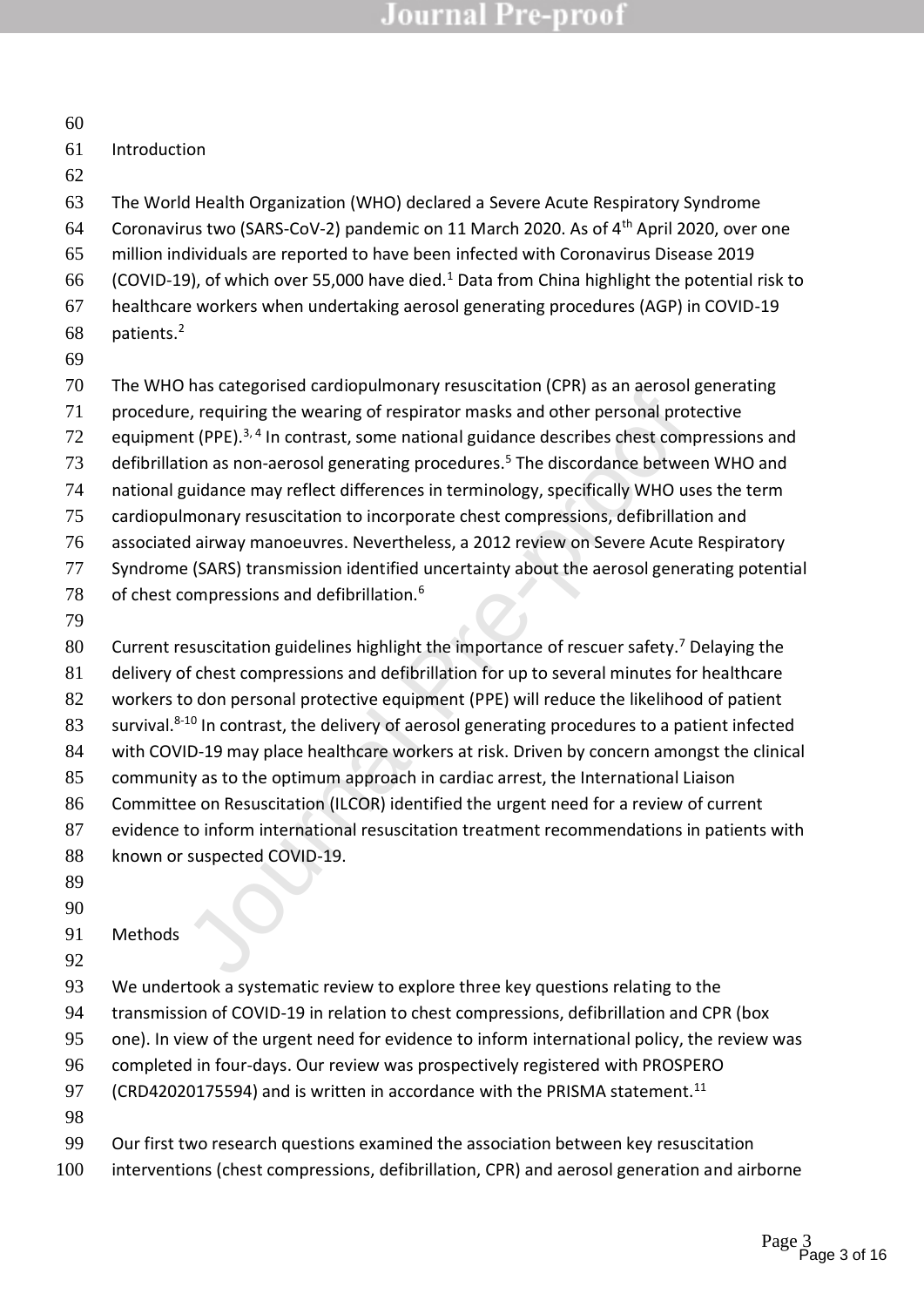- transmission of infection. Our third question examined the effect of different personal
- protective equipment systems (supplementary information).
- 
- Search strategy
- 105 The information specialist iteratively developed the search strategy in consultation with
- other project team members and drawing on the strategy developed for a previous
- 107 review.<sup>12</sup> We undertook a single search to encompass all three review questions. We
- searched MEDLINE (OVID interface), Embase (OVID interface), Cochrane Central Register of
- Controlled Trials, and the Database of publications on coronavirus disease (COVID-19)
- 110 developed by the World Health Organisation,<sup>13</sup> all from inception to 24<sup>th</sup> March 2020. We
- 111 updated the search using the WHO COVID-19 database on 6<sup>th</sup> April 2020. Our full record of
- searches is included in the supplementary information.
- 
- In addition, we used the Science Citation Index (Web of Science) to identify additional
- 115 citations from a relevant Canadian review published in 2011.<sup>6, 12</sup> We also assessed the
- 116 reference lists of three relevant reviews.<sup>6, 12, 14</sup> Finally, we identified additional citations
- 117 through consultation with subject experts.
- 
- Study eligibility
- We assessed study inclusion using pre-defined study criteria based on the research question
- Included in the superbentary information.<br>
Is included in the supplementary information.<br>
Is included in the supplementary information.<br>
In the Science Citation Index (Web of Science) to identify ad<br>
from a relevant Canadi (see supplementary information). For all questions, we included randomised controlled
- trials and non-randomised studies (e.g., interrupted time series, controlled before-and-after
- 123 studies, cohort studies). For questions one and two, we additionally included case reports
- 124 and case-series. For questions one and three we included cadaver studies, and for question
- 125 three included manikin studies.
- 
- 127 For all studies, we required that the study be set in the context of a cardiac arrest, with
- delivery of chest compressions and/or defibrillation and/or CPR by any individual
- (healthcare worker or lay person). For infection transmission, we included all types of
- infection (viral/bacterial/fungal) with presumed airborne transmission. We imposed no date
- or language restrictions provided there was an English language abstract.
- 
- Article selection
- On search completion, we used EndNote X9 software to systematically identify and remove
- duplicate citations. Titles/abstracts were reviewed independently by two reviewers from
- the team (two of STP/AG/AM), and obviously irrelevant citations excluded. We
- subsequently sourced full-text papers, with eligibility independently assessed by two
- reviewers (AG/AM) against pre-specified criteria. At each stage, disagreements were
- discussed and reconciled or referred to a third reviewer for adjudication (KC).
- 
- Data extraction and analysis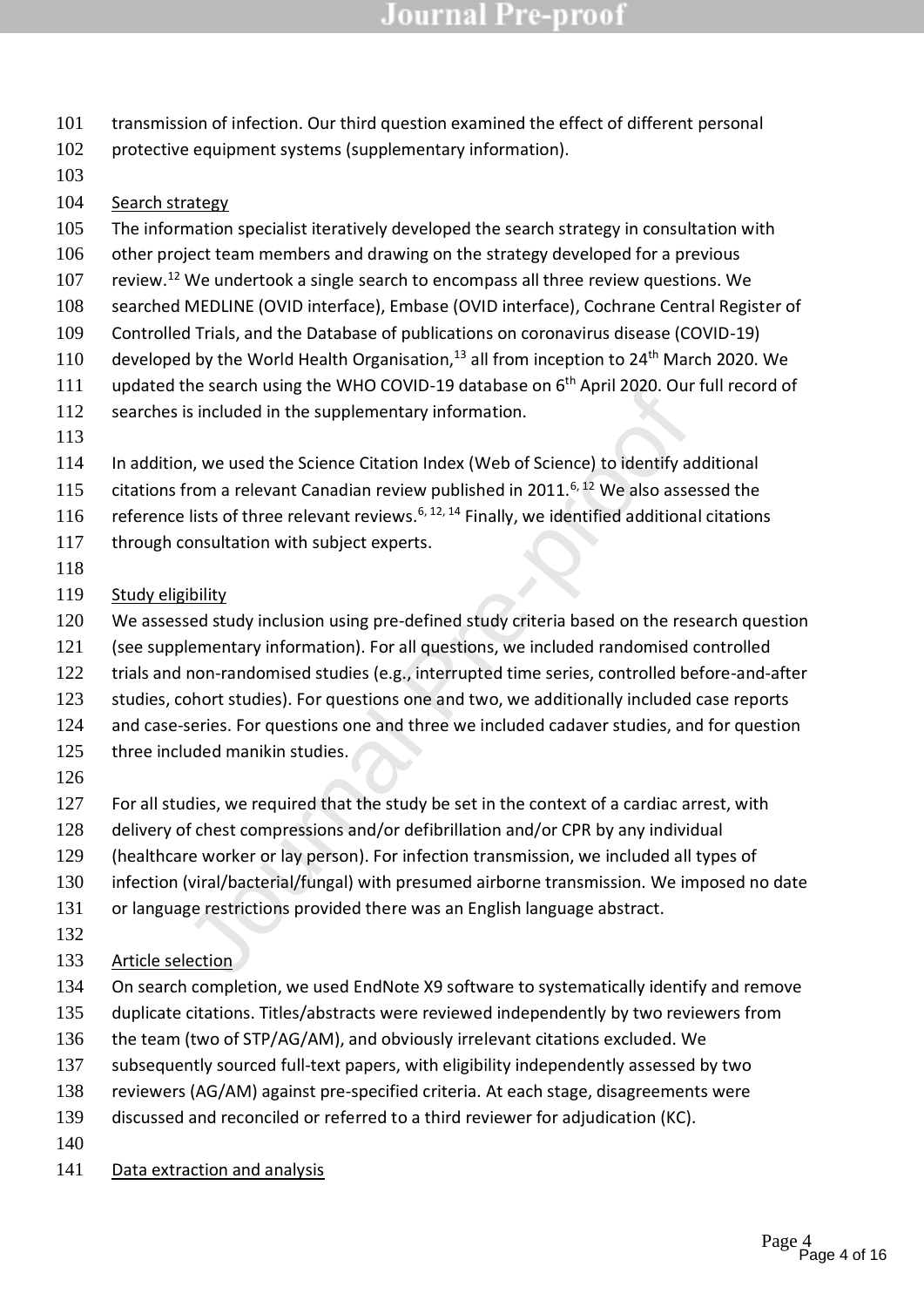- A single reviewer from the team (one of STP/AG/KF/OO) extracted data from eligible full-
- text papers using a piloted data extraction form. Accuracy was assessed by a second
- reviewer. We extracted key data from each study relevant to the specific research question,
- including details of population, exposure, intervention/ comparator, outcome and type of
- infection. Disagreements between reviewers were resolved by consensus, or consultation
- with a third reviewer (KC). Where a publication was eligible for inclusion for more than one
- research question, data were extracted into a single data extraction form record.
- 
- Risk of bias assessment and assessment of certainty of evidence
- A single reviewer from the team (one of STP/AG/KF/OO) assessed risk of bias of full-text
- 152 papers using quality assessment tools that were appropriate for each study design. We used
- 153 the modified Cochrane Collaboration Risk of Bias tool for randomised controlled trials;<sup>15</sup> the
- 154 Evidence Partners tool for case-control studies and cohort studies; $^{16, 17}$  and the Murad tool
- 155 for case reports and case series.<sup>18</sup> Assessment accuracy was evaluated by a second reviewer
- (one of STP/AG/KF/OO). We used the GRADE system to assess certainty of evidence per
- 157 outcome (outcomes for each question are listed in box one).<sup>19</sup>
- 
- Data analysis
- We anticipated that identified studies would be heterogeneous. We assessed studies for
- clinical, methodological, and statistical heterogeneity, Where not precluded by
- heterogeneity, we intended to consider pooling data in a meta-analysis using a random-
- effects model. In the likely event that a meta-analysis was precluded, we planned a
- narrative synthesis.
- 
- Results
- 
- In the Colorane Collaboration Risk of Bias tool for randomised controlle<br>fied Cochrane Collaboration Risk of Bias tool for randomised controlle<br>Partners tool for case-control studies and cohort studies;<sup>16,17</sup> and the<br>por Searches of databases and other sources identified 749 citations. Following removal of
- duplicates and screening of titles/abstracts, we retrieved 38 full-text papers of which 11
- 170 were eligible for inclusion in the review (see Figure 1).<sup>20-30</sup> The electronic supplement
- includes characteristics of included studies, and a list of reasons for excluding studies at full
- 172 text review.
- 
- 174 Of the 11 papers, we included two studies for question one,  $20, 26$  eight for question two,  $20-27$
- 175 and three for question three.<sup>28-30</sup> Both papers included in question one were also included
- 176 in question two. We included five case reports,  $20-23$ ,  $26$  three observational studies,  $24$ ,  $25$ ,  $27$
- 177 and three manikin randomised controlled trials.<sup>28-30</sup> None of the included papers described
- a patient with COVID-19. Study risk of bias assessments and GRADE tables are included in
- 179 the electronic supplement.
- 
- Question one aerosol generation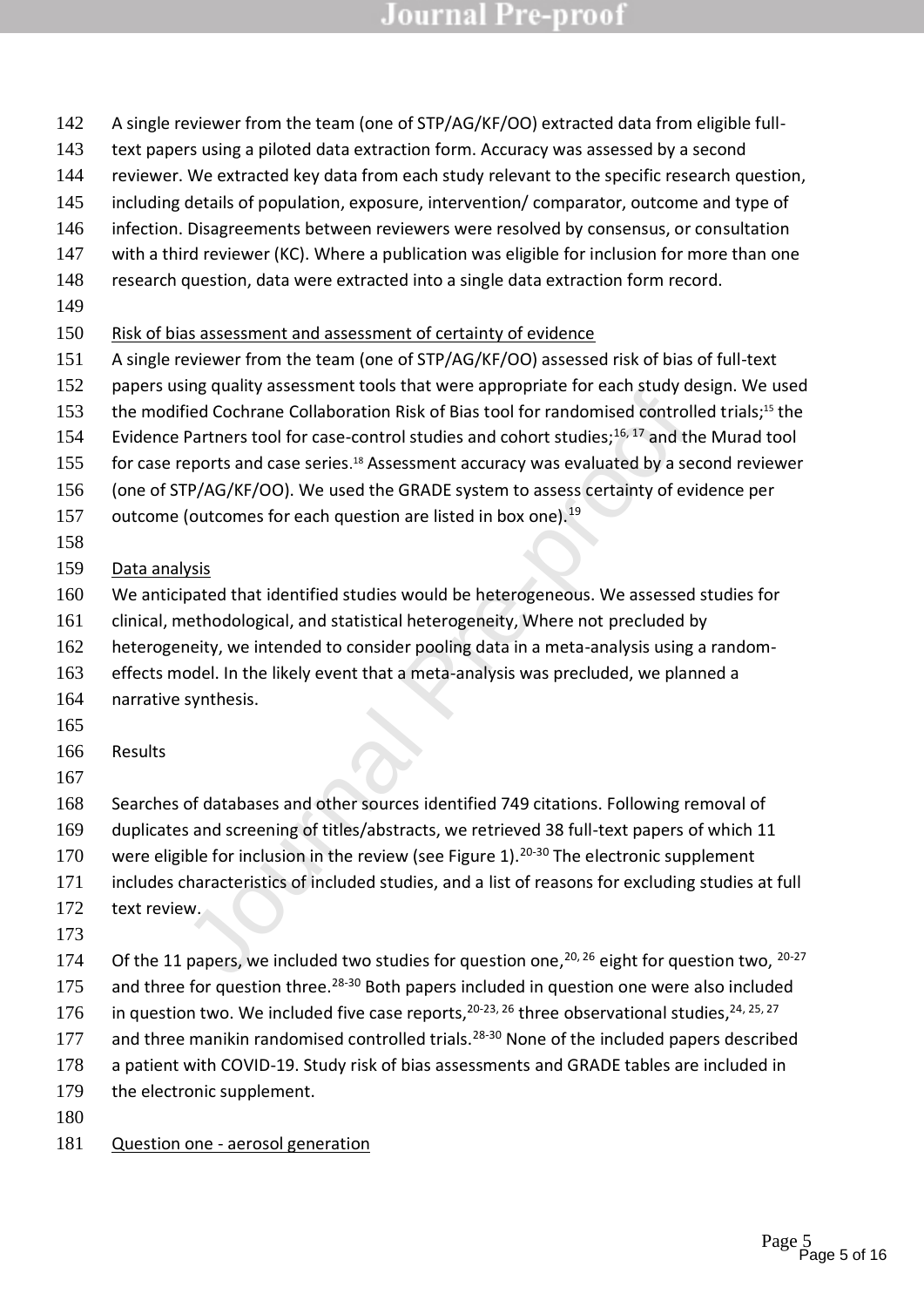- We did not find any direct evidence that chest compressions or defibrillation either did or
- did not generate aerosols. We included data from two case reports providing indirect
- 184 evidence of aerosol generation.<sup>20, 26</sup> In both cases, a healthcare worker contracted an
- infection from patients undergoing CPR, which the report authors attribute to aerosol
- generation. In both cases, patients underwent prolonged resuscitation attempts that likely incorporated ventilation. Neither patient is reported as receiving defibrillation. In one case,
- 188 the healthcare worker is described as wearing appropriate PPE. Evidence certainty was
- categorised as very low.
- 

#### Question two - transmission of infection

- We did not find any direct evidence that chest compressions or defibrillation either are or
- are not associated with transmission of infection. We included indirect evidence from eight
- 194 studies: two retrospective cohort studies,  $25, 27$  one case-control study<sup>24</sup> and five case
- 195 reports.<sup>20-23, 26</sup> Studies are summarised in Table one.
- 
- In the two cohort studies, the authors compared SARS infection transmission in individuals
- 198 who were exposed and not exposed to specific interventions.<sup>25, 27</sup> Both studies were
- undertaken in Canada and examined SARS transmission. In one study of 697 healthcare
- workers, only nine individuals were exposed to chest compressions and four were exposed
- 201 to defibrillation.<sup>27</sup> In the other study of 43 healthcare workers, eight individuals were
- exposed to CPR and defibrillation. Neither study identified a statistically significant
- 203 association between these exposures and infection transmission. Key study limitations were
- 204 the lack of clear definition of exposures and inability to account for multiple exposures.
- or in any unece vence terest contents can create complessions of oreninmation essociated with transmission of infection. We included indirect evident wove retrospective cohort studies,  $25, 27$  one case-control study<sup>24</sup> a 206 In the case-control study, 51 healthcare workers with probable SARS were compared with 207  $-$  477 healthcare workers without infection.<sup>24</sup> There was a correlation between giving chest compressions and tracheal intubation, indicating that often healthcare workers who were exposed to one were often exposed to the other. A multivariate analysis suggested that
- exposure to chest compressions was associated with an increased odds of probable SARS
- infection (odds ratio 4.52, 95% confidence interval 1.08 to 18.81). However, the omission of
- 212 tracheal intubation in the multivariate model may mean the reported risk is primarily driven
- by tracheal intubation or other airway manoeuvres (e.g. bag-mask ventilation) associated
- with chest compressions. Questionnaires that collected details of exposure were completed
- one to four months after exposure, and so may be subject to recall bias.
- 
- 217 In the five case reports, the reported transmissions were: Severe Acute Respiratory
- Syndrome (SARS), Middle East Respiratory Syndrome (MERS), tuberculosis, novel
- bunyavirus, designated Severe Fever with Thrombocytopenia Syndrome (SFTS) virus, and
- 220 Panton-Valentine leucocidin.<sup>20-23, 26</sup> The use of PPE varied across reports. In none of the
- 221 cases was delivery of defibrillation described. In all cases, the patients appear to have
- 222 received airway manoeuvres alongside chest compressions. In one case report, a nurse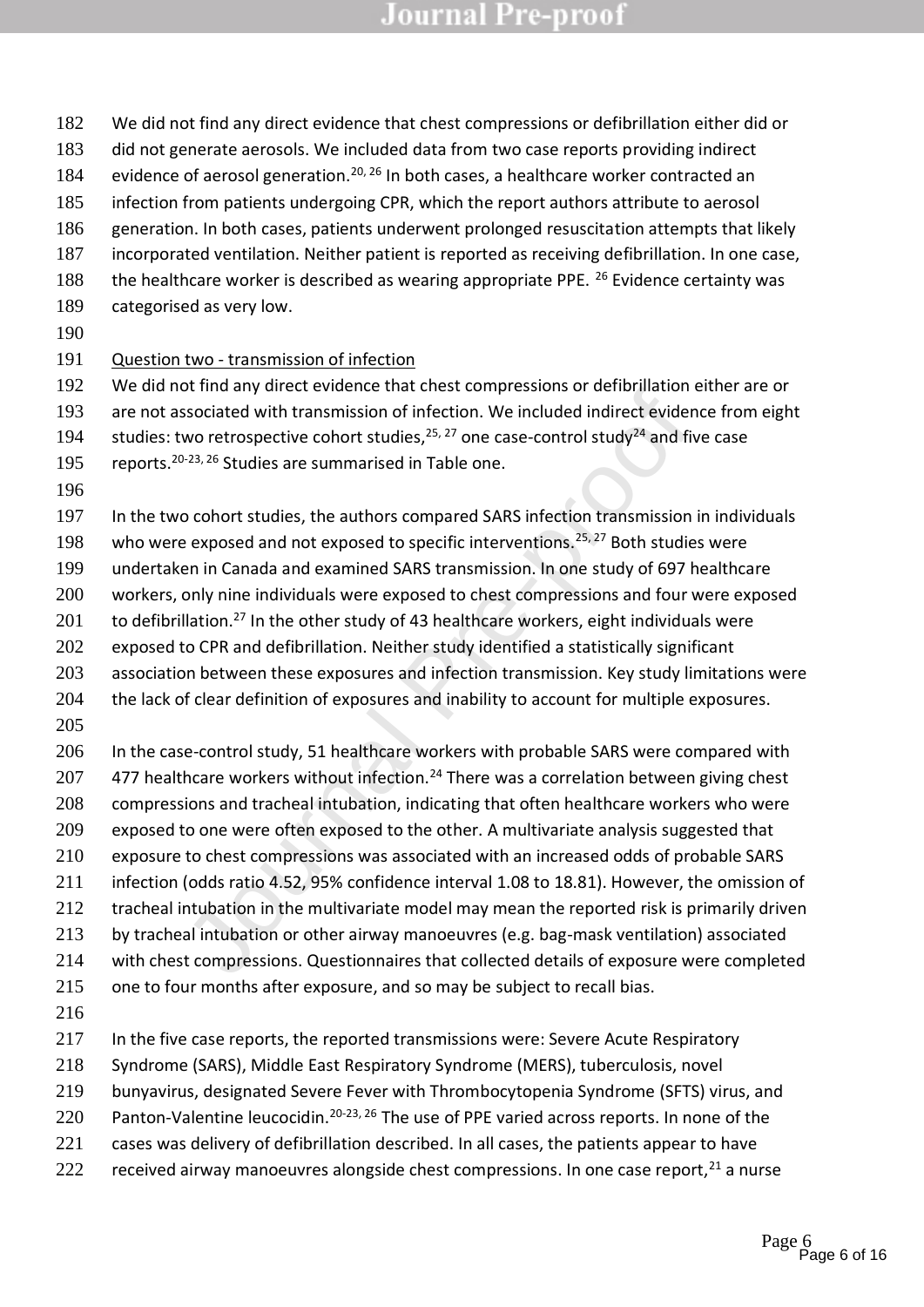mundeu chest compression or critic active, Theorem, Theorem is a done study compared inter-<br>tor<sup>22, 29</sup> and one study compared different types of gown.<sup>30</sup> Charactel<br>studies and results are shown in table two.<br>Dome of inf 225 the study it is likely the nurse was also present in the room during airway manoeuvres. 226 227 All studies and reports may be subject to recall bias, both in relation to the PPE worn and 228 the procedures undertaken. Evidence certainty was assessed as very low. 229 230 Question three- personal protective equipment strategies 231 For question three, we included three manikin RCTs that recruited 104 participants.<sup>22, 29, 30</sup> 232 One study was individually randomised, $30$  and the other two were crossover RCTs. $^{22, 29}$  All 233 studies simulated chest compression or CPR delivery. Two studies compared different types 234 of respirator<sup>22, 29</sup> and one study compared different types of gown.<sup>30</sup> Characteristics of 235 included studies and results are shown in table two. 236 237 The outcome of infection transmission was not evaluated in any study. 238 239 No studies examined infection rates with different types of PPE. 240 241 The outcome of PPE effectiveness was evaluated in one randomised crossover trial that 242 examined the performance of different N95 (or higher-level) mask types (cup-type, fold-243 type, valve-type) during chest compressions (see Table 2).<sup>29</sup> The primary outcome was the 244 adequate protection rate (APR) defined as the proportion of participants achieving a good

223 wearing full PPE delivered chest compressions to a patient with SARS for 15-minutes and 224 subsequently developed symptoms of infection. However, based on timings presented in

- 245 fit. During chest compression delivery, the APR differed between study arms (cup-type: 246 44.9% (SD 42.8) v fold-type: 93.2% (SD 21.7) v valve-type 59.5% (SD 41.7), P<0.001 for
- 247 difference between groups). For all mask types, APR was lower during chest compression
- 248 delivery than at baseline.
- 249

263 Discussion

250 The outcome of CPR quality was evaluated in three studies, two studies reported time taken 251 to deliver key interventions,  $28, 30$  and one study by Shin and colleagues (2017), examined 252 CPR quality<sup>29</sup> with and without PPE (see Table 2).<sup>22, 30</sup> In one study, delivery of pre-hospital 253 paediatric life support (including bag mask ventilation, defibrillation, tracheal intubation, 254 and drug administration) was quickest in individuals not wearing PPE (Control: 261 seconds 255 (SD 12) v Conventional air-purifying respirators 275 seconds (SD 9) v air-purifying respirator-256 hood 286 seconds (SD 13), p<0.0001).<sup>28</sup> In firefighters, the type of gown used, alongside 257 other PPE, influenced time to commence chest compressions (standard gown: 71 seconds 258 (95% CI 66–77) v modified gown 59 seconds (95% CI 54–63) v no gown 39 seconds (95% CI 259  $34-43$ ), p<0.001).<sup>30</sup> In the trial by Shin,<sup>29</sup> there was no difference in CPR quality between 260 groups. 261 262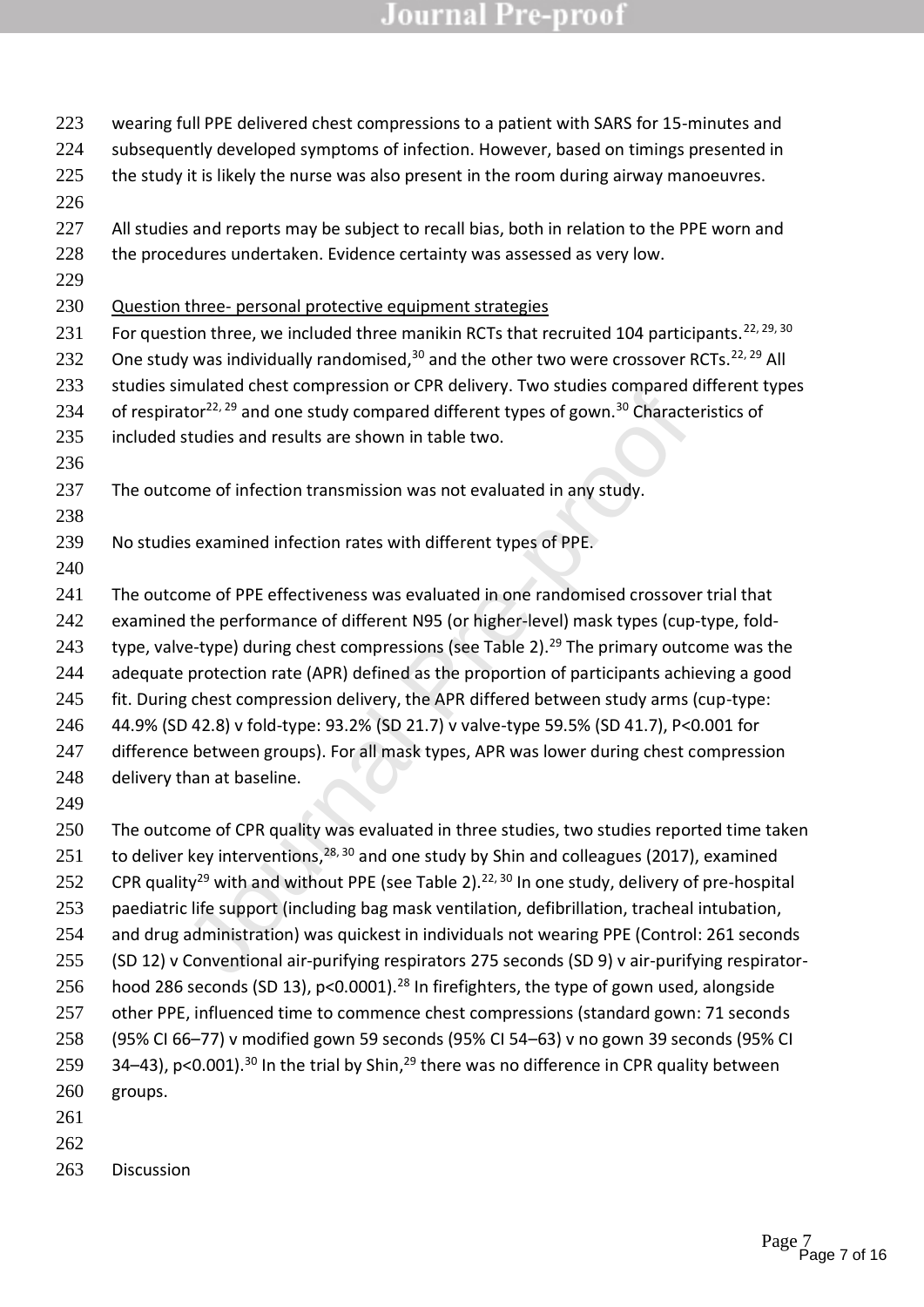#### 

265 In this systematic review of 11-studies, we identified evidence that chest compressions may generate aerosols and are associated in some circumstances, with transmission of infection 267 to rescuers. However, in all cases, it is likely there was simultaneous exposure to airway manoeuvres, such that the isolated effect of either chest compressions or defibrillation 269 could not be reliably identified. Evidence from manikin studies showed that the donning of PPE delays the initiation of treatment. Furthermore, PPE may, in many cases, be less 271 effective during chest compressions because of the risk of mask slippage, highlighting the need for careful donning and ongoing monitoring of effectiveness.

Our findings are broadly similar to those of a Canadian review completed in 2012 which

- found no statistically significant association between SARS transmission and chest
- compression delivery (odds ratio 1.4, 95% confidence interval 0.2 to 11.2) or SARS
- transmission and defibrillation (odds ratio 2.5, 95% confidence interval 0.1 to 43.9). This
- 278 finding was based on data from three observational studies.<sup>24, 25, 27</sup> Whilst we included the
- same studies in this review, we decided that it was not methodologically appropriate to
- 280 pool data between studies because of the likelihood that healthcare workers were exposed
- to multiple aerosol generating procedures and owing to the very low rates of disease
- 282 transmission. For example, in one study, only one healthcare worker was infected in both
- 283 the chest compression exposed and defibrillation exposed groups. Our confidence in any
- pooled estimates would be very low.
- 

igs are unouty suminar to touse or a canonative relation between SARS transmission and chion delivery (odds ratio 1.4, 95% confidence interval 0.2 to 11.2) or S.<br>Statistically significant association between SARS transmiss 286 Since completing the review, we identified via ongoing literature scanning a retrospective cohort study of 72 healthcare workers (28 infected with COVID-19; 44 not infected) that met 288 inclusion criteria for question two. $31$  Healthcare workers experienced multiple potential exposures as part of their clinical duties. single non-infected individual was exposed to CPR. The risk of COVID-19 transmission in individuals exposed to CPR was not significant (relative risk 0.63, 95% confidence interval 0.06 to 7.08). Whilst this additional study does not alter 292 the findings of our review, it highlights the rapid publication of much needed new data about COVID-19.

295 Our finding that there is no direct evidence that chest compressions and defibrillation either are or are not aerosol generating procedures is important. However, this absence of evidence should not be interpreted as providing evidence that these procedures are not aerosol generating.

From a physiological perspective, the generation of aerosols by chest compressions is

- clinically plausible, because changes in thoracic pressure during chest compressions
- generate airflow and small exhaled tidal volumes.<sup>32</sup> Evidence from the physiotherapy
- 303 literature shows that manual chest physiotherapy techniques do generate aerosols.<sup>33</sup> In
- 304 contrast, for defibrillation, the mechanism for aerosol generation during defibrillation is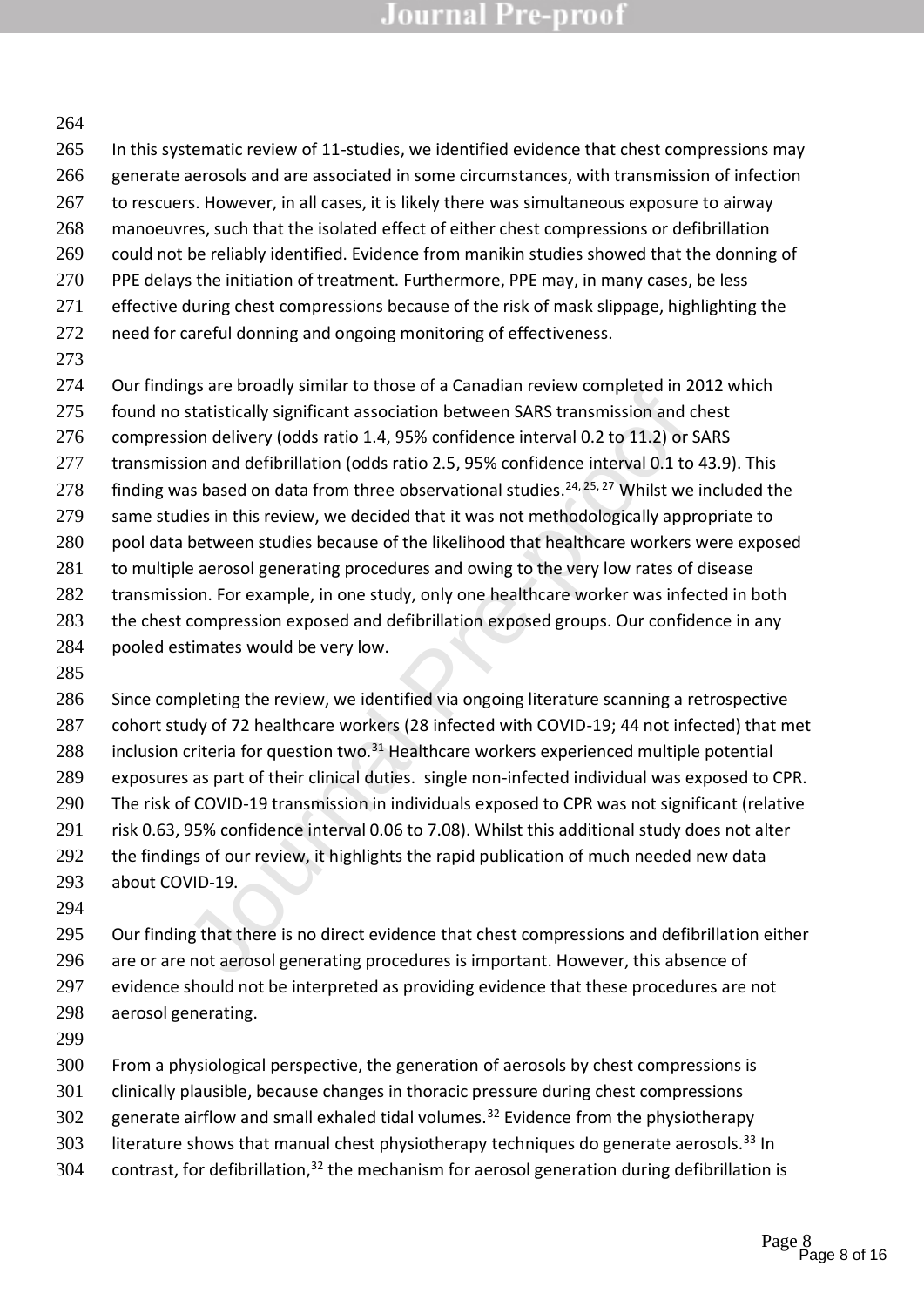less clear. However, tonic muscle spasms caused by defibrillation could conceivably generate a small amount of airflow.

 For policy makers, there is a need to balance the known risk of treatment delays if PPE is donned before chest compressions and defibrillation are delivered, against the unknown, but potential, risk of COVID-19 transmission to rescuers. This risk may also extend beyond the rescuer, with additional risk of onward transmission to other healthcare workers, 312 patients, and the wider community.<sup>34</sup> The known risk associated with treatment delay relate to the time taken to don PPE and the challenges of delivering effective treatment whilst 314 wearing PPE. $8-10$ ,  $28$  Importantly, we found evidence that delivery of chest compressions may 315 reduce the effectiveness of face masks.

- This review highlights the urgent need for research to identify and quantify aerosol
- generation associated with chest compressions and defibrillation. This could be undertaken
- Evaluation and the complement of the complement of the complement of the system and the compressions and defibrillation. This could be revartions in clinical settings, or cadaver or animal models. Such work derstand the po using observations in clinical settings, or cadaver or animal models. Such work is essential to
- better understand the potential risk to the rescuer when undertaking these procedures.
- 

The aim of this review was to identify the available evidence relating to aerosol generation,

- infection transmission and protection afforded by personal protective equipment. Beyond
- this specific focus, interpretation of the evidence to guide clinical practice guidelines will
- need careful consideration of the prevalence of COVID-19 in specific settings, the likelihood
- that the resuscitation provider has already been exposed (e.g. close household contact), the
- availability of personal protective equipment, the time taken to train staff in its use, and the values and preferences of the wider community where any guidance will be implemented.
- In addition the balance of risks and benefits for specific interventions will vary; for example,
- early defibrillation for a witnessed cardiac arrest compared with cardiopulmonary
- resuscitation for cardiac arrest secondary to refractory hypoxia. As identified in this review,
- 332 cardiopulmonary resuscitation is also a complex intervention comprising ventilation, chest
- compressions, drug therapy and defibrillation, which become difficult to separate out
- without reducing overall clinical effectiveness. Finally, with over one million out of hospital
- cardiac arrests each year around the world and the critical importance of the community's
- willingness to commence chest compressions and defibrillation, long term unintended
- consequences of restrictive policies need to be considered and necessitate clear
- communication strategies with local communities.
- 
- Our review has three key limitations. Firstly, in order to provide an urgent review of
- evidence to meet the needs of the international resuscitation community, we were unable
- to undertake simultaneous independent data extraction and risk of bias assessments.
- Instead, we performed single assessments followed by independent accuracy assessments.
- Secondly, for expediency, we undertook a single search to cover all three questions. If more
- time had been available, we might have considered an individual search strategy for each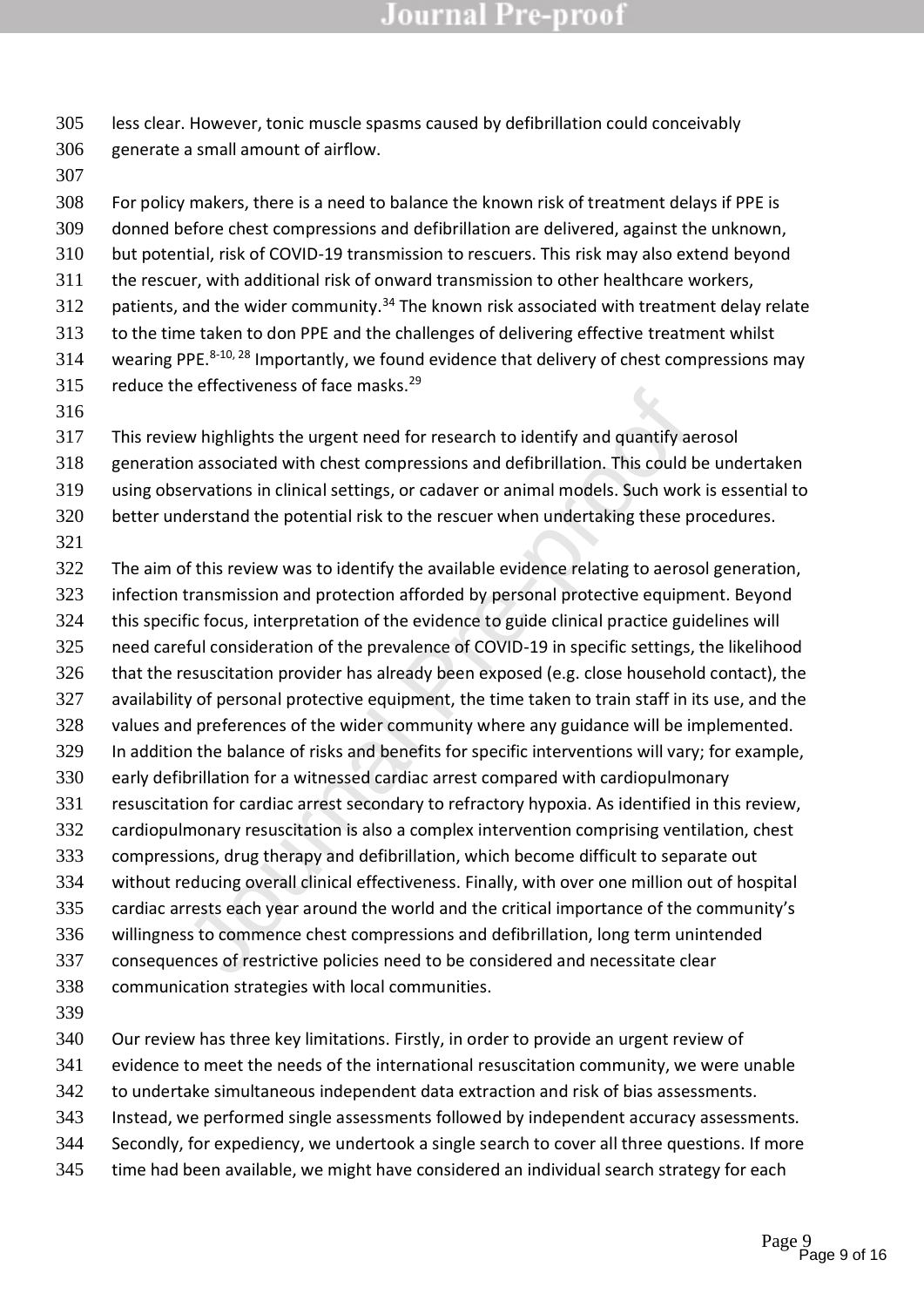| 346 | question which may have increased search sensitivity. To mitigate this, we undertook             |
|-----|--------------------------------------------------------------------------------------------------|
| 347 | citation tracking of key papers to identify citations not identified in the search. Thirdly, the |
| 348 | available evidence was typically at high risk of bias and indirect, which limits the inferences  |
| 349 | that can be drawn. This is reflected in our assessment that evidence certainty for all           |
| 350 | outcomes was low or very low.                                                                    |
| 351 |                                                                                                  |
| 352 | In conclusion, we identified very limited evidence that does not enable us to estimate the       |
| 353 | risk of chest compressions or defibrillation in relation to aerosol generation and COVID-19      |
| 354 | transmission from the patient to the rescuer. In developing practice recommendations,            |
| 355 | guideline writers must balance an unknown potential infection risk to rescuers against the       |
| 356 | known risk to the patient from treatment delays.                                                 |
| 357 |                                                                                                  |
| 358 |                                                                                                  |
| 359 |                                                                                                  |
| 360 |                                                                                                  |
| 361 | Declaration of conflicts of interest:                                                            |
| 362 | JN is Editor-in-Chief of Resuscitation and receives payment from the publisher Elsevier. JS      |
| 363 | and GDP are Editors of Resuscitation and receive payment from the publisher Elsevier. JS is      |
| 364 | chair of the ILCOR ALS Task Force, and GDP is co-chair of ILCOR. KC, STP, AG, KF, OO, RC, AM     |
| 365 | and PM have no conflicts of interest to declare.                                                 |
| 366 |                                                                                                  |
| 367 | Funding statement:                                                                               |
| 368 | Not directly funded.                                                                             |
| 369 | Dr Taylor-Phillips is supported by a National Institute for Health Research (NIHR) Career        |
| 370 | Development Fellowship (CDF-2016-09-018). Dr Grove is funded by the NIHR Advanced                |
| 371 | Fellowship Programme (NIHR300060). Karoline Freeman is funded by the NIHR Doctoral               |
| 372 | Research Fellowship Programme (DRF-2016-09-038). Prof Perkins is supported as an NIHR            |
| 373 | Senior Investigator and by the NIHR Applied Research Centre (ARC) West Midlands, UK.             |
| 374 | Rachel Court, Osemeke Osokogu and Amin Mehrabian are supported by the National                   |
| 375 | Institute for Health Research Systematic Reviews Programme.                                      |
| 376 |                                                                                                  |
| 377 | The views expressed are those of the author(s) and not necessarily those of the NHS, the         |
| 378 | NIHR or the Department of Health and Social Care.                                                |
| 379 |                                                                                                  |
| 380 |                                                                                                  |
| 381 |                                                                                                  |
| 382 | Acknowledgements                                                                                 |
| 383 | We gratefully acknowledge the support of Julia Geppert, Karoline Munro, and Emily                |
| 384 | Watkins.                                                                                         |
| 385 |                                                                                                  |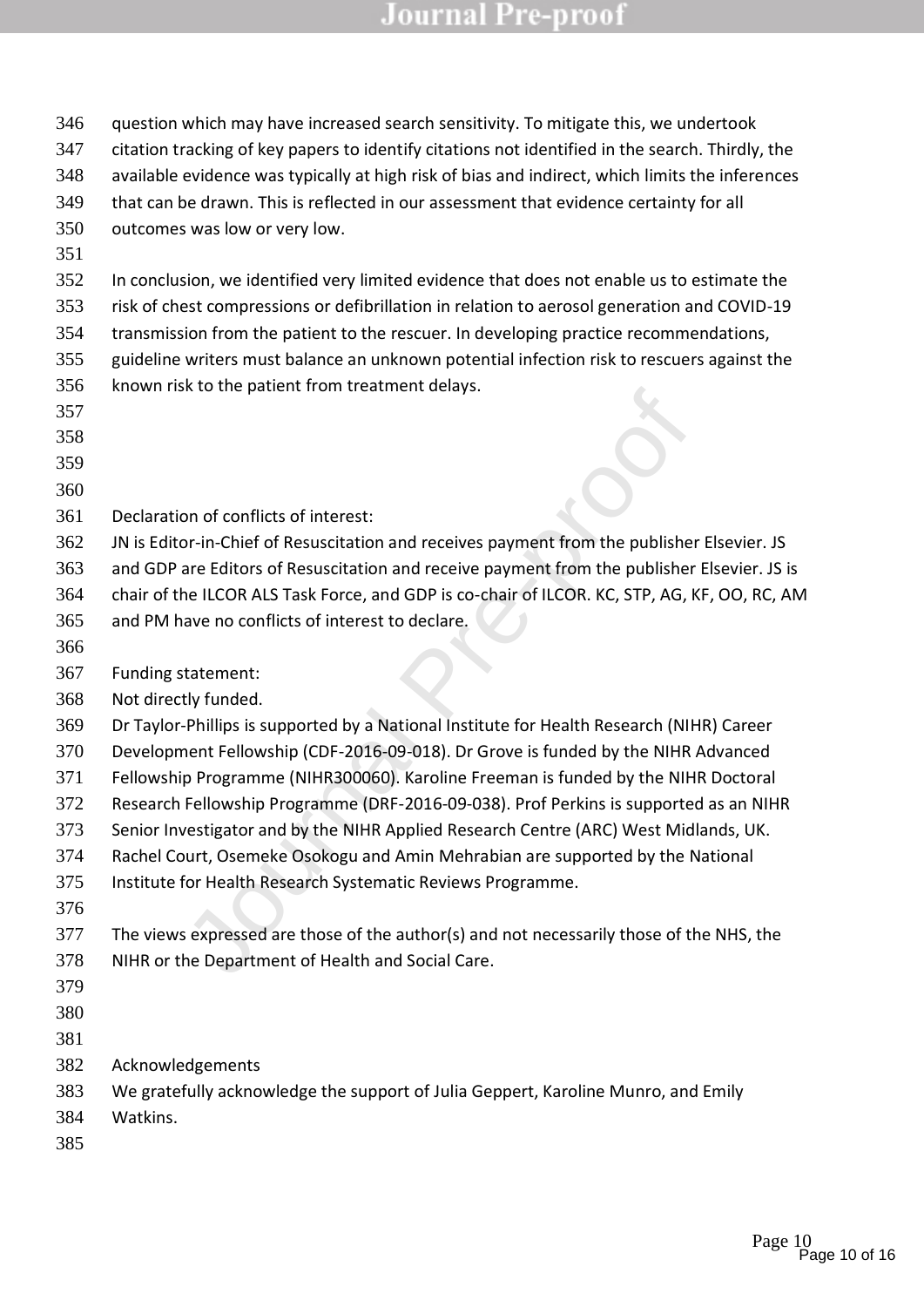| 386 |                                                                                                             |
|-----|-------------------------------------------------------------------------------------------------------------|
| 387 | References                                                                                                  |
| 388 |                                                                                                             |
| 389 |                                                                                                             |
| 390 | 1. World Health Organisation. Coronavirus disease (COVID-19) Pandemic. 2020. (Accessed 4 April 2020, at     |
| 391 | https://www.who.int/emergencies/diseases/novel-coronavirus-2019)                                            |
| 392 | 2. Wang D, Hu B, Hu C, et al. Clinical Characteristics of 138 Hospitalized Patients With 2019 Novel         |
| 393 | Coronavirus-Infected Pneumonia in Wuhan, China. JAMA. 2020;323:1061-9.                                      |
| 394 | 3. World Health Organization. Modes of transmission of virus causing COVID-19: implications for IPC         |
| 395 | precaution recommendations. Geneva: World Health Organization, 2020. (Accessed 31 March 2020, at            |
| 396 | https://www.who.int/news-room/commentaries/detail/modes-of-transmission-of-virus-causing-covid-             |
| 397 | 19-implications-for-ipc-precaution-recommendations)                                                         |
| 398 | 4. World Health Organization. Infection prevention and control of epidemic- and pandemic-prone acute        |
| 399 | respiratory infections in health care: WHO guidelines. Geneva: World Health Organization, 2020.             |
| 400 | (Accessed 31 March 2020, at                                                                                 |
| 401 | https://apps.who.int/iris/bitstream/handle/10665/112656/9789241507134 eng.pdf?sequence=1)                   |
| 402 | 5. Public Health England. Guidance: COVID-19: infection prevention and control. GOV.UK, 2020.               |
| 403 | (Accessed 31 March 2020, at https://www.gov.uk/government/publications/wuhan-novel-coronavirus-             |
| 404 | infection-prevention-and-control)                                                                           |
| 405 | 6. Tran K, Cimon K, Severn M, Pessoa-Silva CL, Conly J. Aerosol generating procedures and risk of           |
| 406 | transmission of acute respiratory infections to healthcare workers: a systematic review. PLoS ONE.          |
| 407 | 2012;7:e35797.                                                                                              |
| 408 | 7. Perkins GD, Handley AJ, Koster RW, et al. European Resuscitation Council Guidelines for Resuscitation    |
| 409 | 2015: Section 2. Adult basic life support and automated external defibrillation. Resuscitation. 2015;95:81- |
| 410 | 99.                                                                                                         |
| 411 | 8. Chan PS, Krumholz HM, Nichol G, Nallamothu BK. Delayed time to defibrillation after in-hospital          |
| 412 | cardiac arrest. N Engl J Med. 2008;358:9-17.                                                                |
| 413 | 9. Abrahamson SD, Canzian S, Brunet F. Using simulation for training and to change protocol during the      |
| 414 | outbreak of severe acute respiratory syndrome. Critical Care. 2006;10:R3.                                   |
| 415 | 10. Larsen MP, Eisenberg MS, Cummins RO, Hallstrom AP. Predicting survival from out-of-hospital cardiac     |
| 416 | arrest: a graphic model. Ann Emerg Med. 1993;22:1652-8.                                                     |
| 417 | 11. Moher D, Liberati A, Tetzlaff J, Altman DG, The PRISMA Group. Preferred Reporting Items for             |
| 418 | Systematic Reviews and Meta-Analyses: The PRISMA Statement. BMJ. 2009;339:b2535.                            |
| 419 | 12. Tran K, Cimon K, Severn M, Pessoa-Silva C, Conly J. Aerosol-Generating Procedures and Risk of           |
| 420 | Transmission of Acute Respiratory Infections: A Systematic Review. Ottowa: Canadian Agency for Drugs        |
| 421 | and Technologies in Health, 2011. (Accessed 20 March 2020, at                                               |
| 422 | https://www.cadth.ca/sites/default/files/pdf/M0023_Aerosol_Generating_Procedures_e.pdf)                     |
| 423 | 13. World Health Organisation. Global research on coronavirus disease (COVID-19). 2020. (Accessed 27        |
| 424 | March 2020, at https://www.who.int/emergencies/diseases/novel-coronavirus-2019/global-research-on-          |
| 425 | novel-coronavirus-2019-ncov)                                                                                |
| 426 | 14. Alhazzani W, Moller MH, Arabi YM, et al. Surviving Sepsis Campaign: guidelines on the management        |
| 427 | of critically ill adults with Coronavirus Disease 2019 (COVID-19). Intensive Care Med. 2020; Mar            |
| 428 | 28:10.1007/s00134-020-6022-5 [Epub ahead of print]                                                          |
| 429 | 15. Higgins JP, Altman DG, Gotzsche PC, et al. The Cochrane Collaboration's tool for assessing risk of bias |
| 430 | in randomised trials. BMJ. 2011;343:d5928.                                                                  |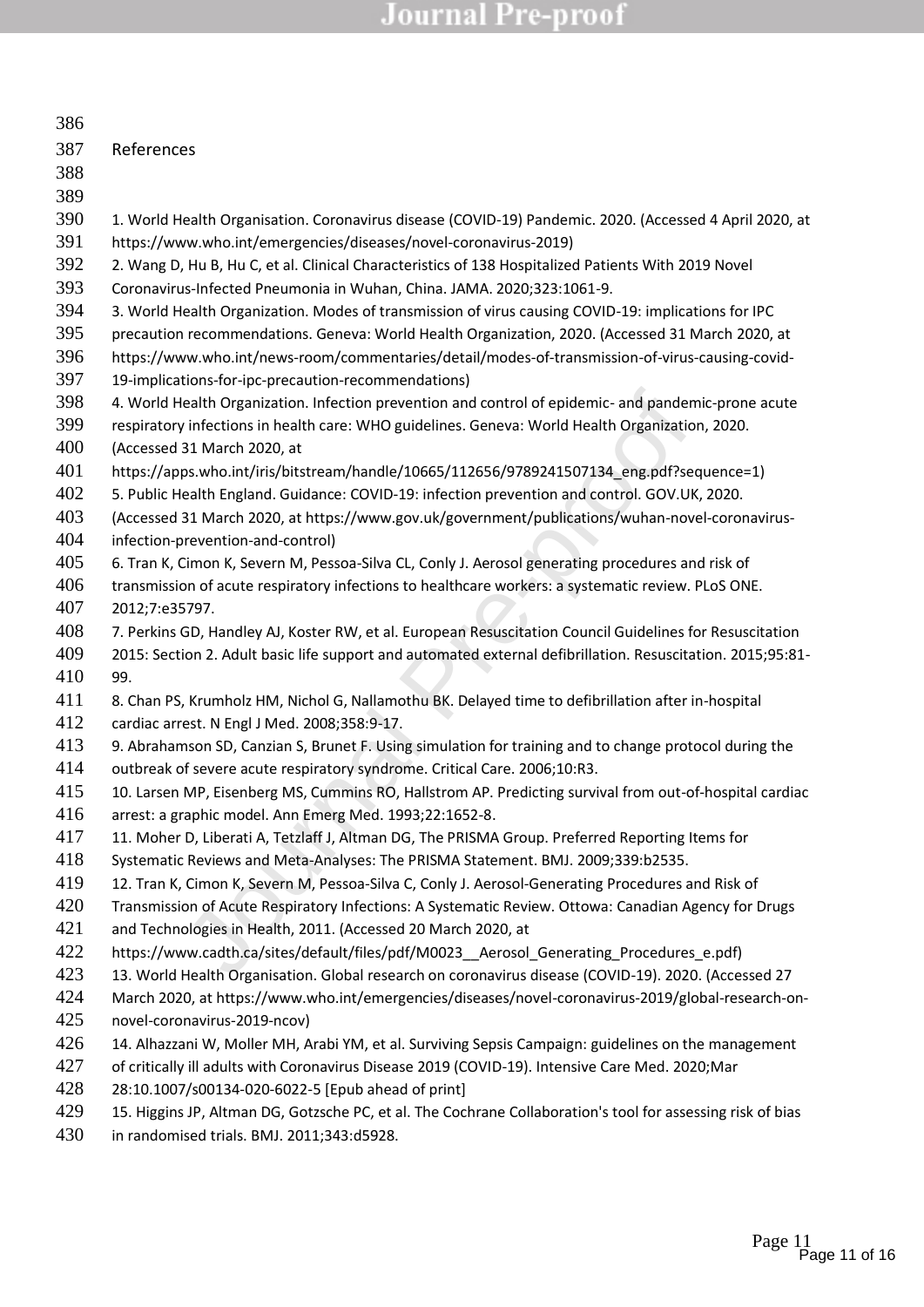- 16. Guyatt G, Busse JJ. Tool to Assess Risk of Bias in Case-Control Studies. 2017. (Accessed 26 March
- 2020, at https://www.evidencepartners.com/wp-content/uploads/2017/09/Tool-to-Assess-Risk-of-Bias-in-Case-Control-Studies.pdf)
- 17. Guyatt G, Busse JJ. Tool to Assess Risk of Bias in Cohort Studies. 2017. (Accessed 26 March 2020, at
- https://www.evidencepartners.com/wp-content/uploads/2017/09/Tool-to-Assess-Risk-of-Bias-in-Cohort-Studies.pdf)
- 437 18. Murad MH, Sultan S, Haffar S, Bazerbachi F. Methodological quality and synthesis of case series and case reports. BMJ evidence-based medicine. 2018;23:60-3.
- 19. Guyatt G, Oxman AD, Akl EA, et al. GRADE guidelines: 1. Introduction-GRADE evidence profiles and summary of findings tables. J Clin Epidemiol. 2011;64:383-94.
- 20. Chalumeau M, Bidet P, Lina G, et al. Transmission of Panton-Valentine leukocidin-producing
- Staphylococcus aureus to a physician during resuscitation of a child. Clin Infect Dis. 2005;41:e29-30.
- 443 21. Christian MD, Loutfy M, McDonald LC, et al. Possible SARS coronavirus transmission during
- cardiopulmonary resuscitation. Emerg Infect Dis. 2004;10:287-93.
- 445 22. Kim WY, Choi W, Park SW, et al. Nosocomial transmission of severe fever with thrombocytopenia syndrome in Korea. Clin Infect Dis. 2015;60:1681-3.
- 23. Knapp J, Weigand MA, Popp E. Transmission of tuberculosis during cardiopulmonary resuscitation.
- Focus on breathing system filters. Notfall und Rettungsmedizin. 2016;19:48-51.
- 449 24. Liu W, Tang F, Fang LQ, et al. Risk factors for SARS infection among hospital healthcare workers in
- Beijing: A case control study. Trop Med Int Health. 2009;14:52-9.
- an MD, Loutfy M, McDonald LC, et al. Possible SARS coronavirus transmission donary resuscitation. Emerg Infect Dis. 2004;10:287-93.<br>
Y, Choi W, Park SW, et al. Nosocomial transmission of severe fever with thromt in Korea. 25. Loeb M, McGeer A, Henry B, et al. SARS among critical care nurses, Toronto. Emerg Infect Dis. 2004;10:251-5.
- 26. Nam HS, Yeon MY, Park JW, Hong JY, Son JW. Healthcare worker infected with Middle East
- Respiratory Syndrome during cardiopulmonary resuscitation in Korea, 2015. Epidemiol Health.
- 2017;39:e2017052.
- 27. Raboud J, Shigayeva A, McGeer A, et al. Risk factors for SARS transmission from patients requiring
- intubation: a multicentre investigation in Toronto, Canada. PLoS One. 2010;5:e10717.
- 28. Schumacher J, Gray SA, Michel S, Alcock R, Brinker A. Respiratory protection during simulated
- emergency pediatric life support: a randomized, controlled, crossover study. Prehospital Disaster Med. 2013;28:33-8.
- 29. Shin H, Oh J, Lim TH, Kang H, Song Y, Lee S. Comparing the protective performances of 3 types of N95
- filtering facepiece respirators during chest compressions: A randomized simulation study. Medicine. 2017;96:e8308.
- 30. Watson L, Sault W, Gwyn R, Verbeek PR. The "delay effect" of donning a gown during
- cardiopulmonary resuscitation in a simulation model. CJEM. 2008;10:333-8.
- 31. Ran L, Chen X, Wang Y, Wu W, Zhang L, Tan X. Risk Factors of Healthcare Workers with Corona Virus
- Disease 2019: A Retrospective Cohort Study in a Designated Hospital of Wuhan in China. Clin Infect Dis.
- 2020;Mar 17: 10.1093/cid/ciaa287 [Epub ahead of print]
- 32. Deakin CD, O'Neill JF, Tabor T. Does compression-only cardiopulmonary resuscitation generate
- adequate passive ventilation during cardiac arrest? Resuscitation. 2007;75:53-9.
- 33. Simonds AK, Hanak A, Chatwin M, et al. Evaluation of droplet dispersion during non-invasive
- 472 ventilation, oxygen therapy, nebuliser treatment and chest physiotherapy in clinical practice: implications
- 473 for management of pandemic influenza and other airborne infections. Health technology assessment.
- 2010;14:131-72.
- 475 34. Yu IT, Xie ZH, Tsoi KK, et al. Why did outbreaks of severe acute respiratory syndrome occur in some
- hospital wards but not in others? Clin Infect Dis. 2007;44:1017-25.
-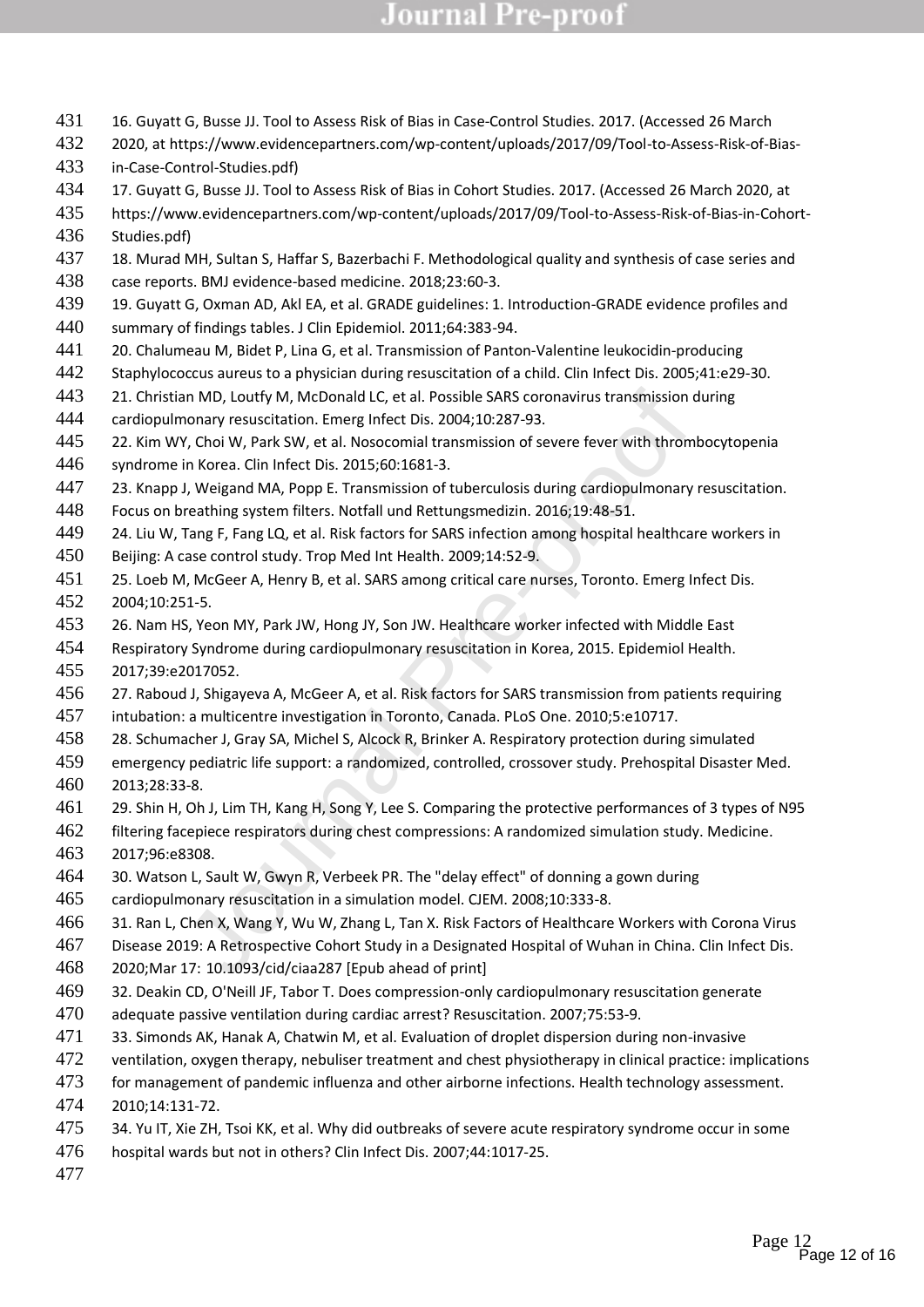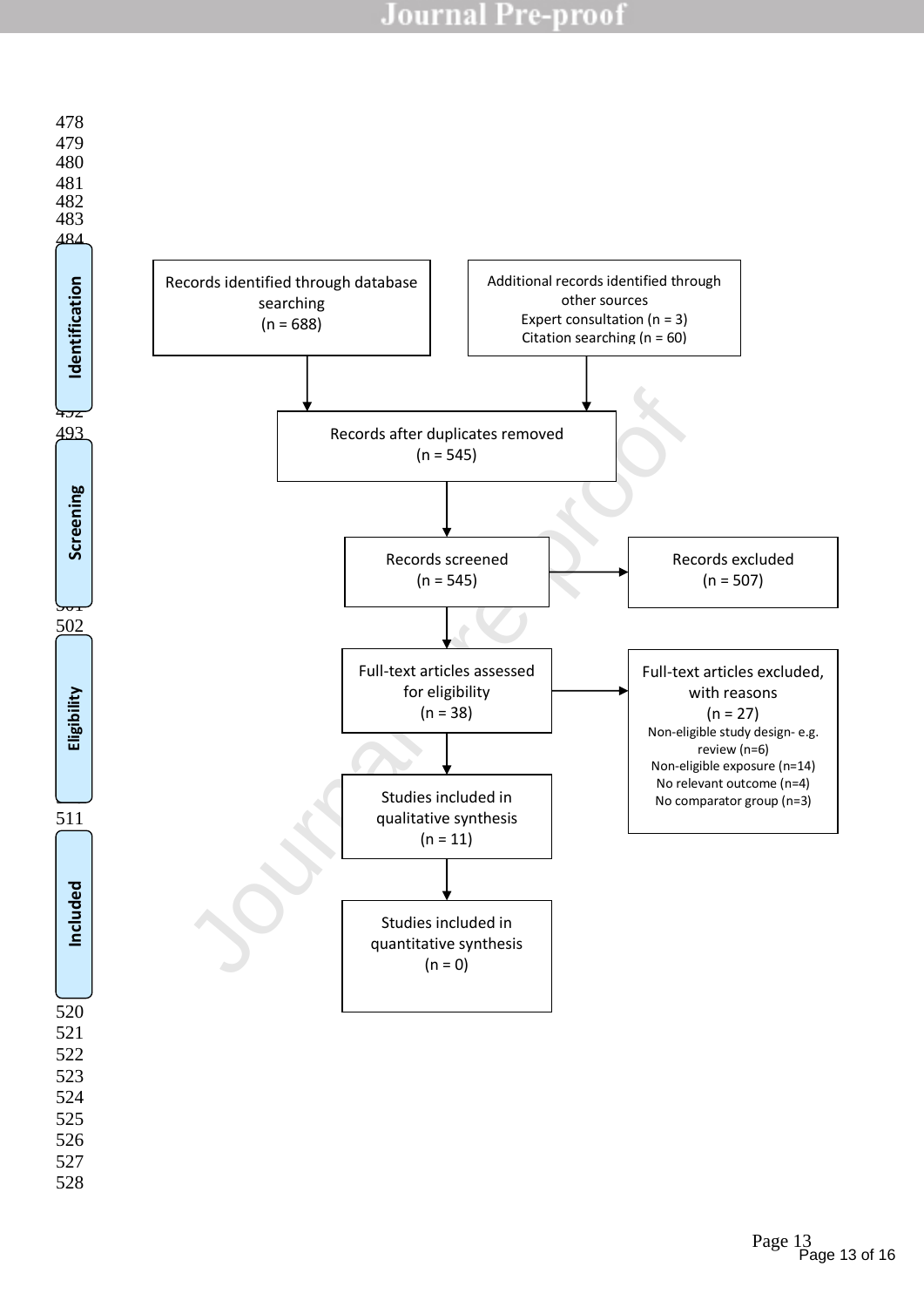| Research question one                                                                        | Box one: research questions                                                                  |                                                                                                                  |              |                                             |                                    |                             |  |  |  |
|----------------------------------------------------------------------------------------------|----------------------------------------------------------------------------------------------|------------------------------------------------------------------------------------------------------------------|--------------|---------------------------------------------|------------------------------------|-----------------------------|--|--|--|
|                                                                                              |                                                                                              |                                                                                                                  |              |                                             |                                    |                             |  |  |  |
|                                                                                              |                                                                                              |                                                                                                                  |              |                                             |                                    |                             |  |  |  |
| In individuals in any setting, is delivery of 1) chest compressions, 2) defibrillation or 3) |                                                                                              |                                                                                                                  |              |                                             |                                    |                             |  |  |  |
|                                                                                              | cardiopulmonary resuscitation associated with aerosol generation?                            |                                                                                                                  |              |                                             |                                    |                             |  |  |  |
|                                                                                              | Research question two                                                                        |                                                                                                                  |              |                                             |                                    |                             |  |  |  |
|                                                                                              | In individuals in any setting wearing any/no personal protective equipment, is delivery of   |                                                                                                                  |              |                                             |                                    |                             |  |  |  |
|                                                                                              | 1) chest compressions, 2) defibrillation or 3) cardiopulmonary resuscitation associated with |                                                                                                                  |              |                                             |                                    |                             |  |  |  |
|                                                                                              | transmission of infection?                                                                   |                                                                                                                  |              |                                             |                                    |                             |  |  |  |
|                                                                                              | Research question three                                                                      |                                                                                                                  |              |                                             |                                    |                             |  |  |  |
|                                                                                              |                                                                                              | In individuals delivering chest compressions and/or defibrillation and/or CPR in any                             |              |                                             |                                    |                             |  |  |  |
|                                                                                              |                                                                                              | setting, does wearing of personal protective equipment compared with wearing any                                 |              |                                             |                                    |                             |  |  |  |
|                                                                                              |                                                                                              | alternative system of personal protective equipment or no personal protective equipment                          |              |                                             |                                    |                             |  |  |  |
|                                                                                              |                                                                                              | affect infection with the same organism as the patient, personal protective equipment                            |              |                                             |                                    |                             |  |  |  |
|                                                                                              | effectiveness, or quality of CPR?                                                            |                                                                                                                  |              |                                             |                                    |                             |  |  |  |
|                                                                                              |                                                                                              |                                                                                                                  |              |                                             |                                    |                             |  |  |  |
|                                                                                              |                                                                                              |                                                                                                                  |              |                                             |                                    |                             |  |  |  |
|                                                                                              |                                                                                              |                                                                                                                  |              |                                             |                                    |                             |  |  |  |
|                                                                                              |                                                                                              |                                                                                                                  |              |                                             |                                    |                             |  |  |  |
|                                                                                              |                                                                                              |                                                                                                                  |              |                                             |                                    |                             |  |  |  |
|                                                                                              |                                                                                              |                                                                                                                  |              |                                             |                                    |                             |  |  |  |
|                                                                                              |                                                                                              |                                                                                                                  |              |                                             |                                    |                             |  |  |  |
|                                                                                              |                                                                                              |                                                                                                                  |              |                                             |                                    |                             |  |  |  |
|                                                                                              |                                                                                              |                                                                                                                  |              |                                             |                                    |                             |  |  |  |
|                                                                                              |                                                                                              |                                                                                                                  |              |                                             |                                    |                             |  |  |  |
|                                                                                              |                                                                                              |                                                                                                                  |              |                                             |                                    |                             |  |  |  |
|                                                                                              |                                                                                              |                                                                                                                  |              |                                             |                                    |                             |  |  |  |
|                                                                                              |                                                                                              |                                                                                                                  |              |                                             |                                    |                             |  |  |  |
|                                                                                              |                                                                                              | Table 1. Results for question two, investigating the association between chest compressions, defibrillation, and |              |                                             |                                    |                             |  |  |  |
|                                                                                              |                                                                                              | cardiopulmonary resuscitation with transmission of infection                                                     |              |                                             |                                    |                             |  |  |  |
| Study,                                                                                       | Design/                                                                                      | Population                                                                                                       | PPE worn by  | <b>Exposure</b>                             | Infection-                         | Risk of infection in u      |  |  |  |
| <b>Observational studies</b>                                                                 | setting                                                                                      |                                                                                                                  | rescuers?    |                                             | transmitted                        |                             |  |  |  |
| Raboud et al                                                                                 | Retrospective                                                                                | 624 HCWs who provided                                                                                            | Not recorded | Chest compression and                       | <b>SARS</b>                        | No chest compression        |  |  |  |
| 2010                                                                                         | cohort                                                                                       | care to 45 laboratory<br>confirmed SARS patients                                                                 |              | defibrillation (and 32<br>other activities) |                                    | No defibrillation: 25/6     |  |  |  |
|                                                                                              | 20 hospitals,                                                                                |                                                                                                                  |              |                                             |                                    |                             |  |  |  |
| Loeb et al                                                                                   | Canada<br>Retrospective                                                                      | 32 nurses entering rooms                                                                                         | Variable     | CPR and defibrillation                      | <b>SARS</b>                        | No CPR (but other ex        |  |  |  |
| 2004                                                                                         | cohort                                                                                       | with SARS patients                                                                                               |              | (and 30 other activities)                   |                                    | (28%)                       |  |  |  |
|                                                                                              | 2 hospitals,                                                                                 |                                                                                                                  |              |                                             |                                    | No defibrillation (but      |  |  |  |
|                                                                                              | Canada                                                                                       |                                                                                                                  |              |                                             |                                    | exposures): 8/30 (27%       |  |  |  |
| Liu et al 2009                                                                               | Case control                                                                                 | 477 HCWs (51 case/426<br>control)                                                                                | Variable     | Chest compression (and<br>27 other factors) | <b>SARS</b>                        | 11%<br>(numerator and denon |  |  |  |
|                                                                                              | 1 hospital,                                                                                  |                                                                                                                  |              |                                             |                                    | reported) <sup>+</sup>      |  |  |  |
| Case reports                                                                                 | China                                                                                        |                                                                                                                  |              |                                             |                                    |                             |  |  |  |
| Chalumeau et                                                                                 | Case report                                                                                  | 15 HCWs- performed CPR                                                                                           | None         | <b>CPR</b>                                  | Panton-Valentine                   |                             |  |  |  |
| al 2005                                                                                      | Hospital,                                                                                    | on the index patient                                                                                             |              |                                             | leukocidin-<br>producing S. aureus |                             |  |  |  |
|                                                                                              | France                                                                                       |                                                                                                                  |              |                                             | pneumonia                          |                             |  |  |  |
| Christian et al<br>2004                                                                      | Case report                                                                                  | 9 HCWs- performed CPR<br>on the index patient                                                                    | Full         | $\ensuremath{\text{CPR}}$                   | SARS                               |                             |  |  |  |

Hospital, Canada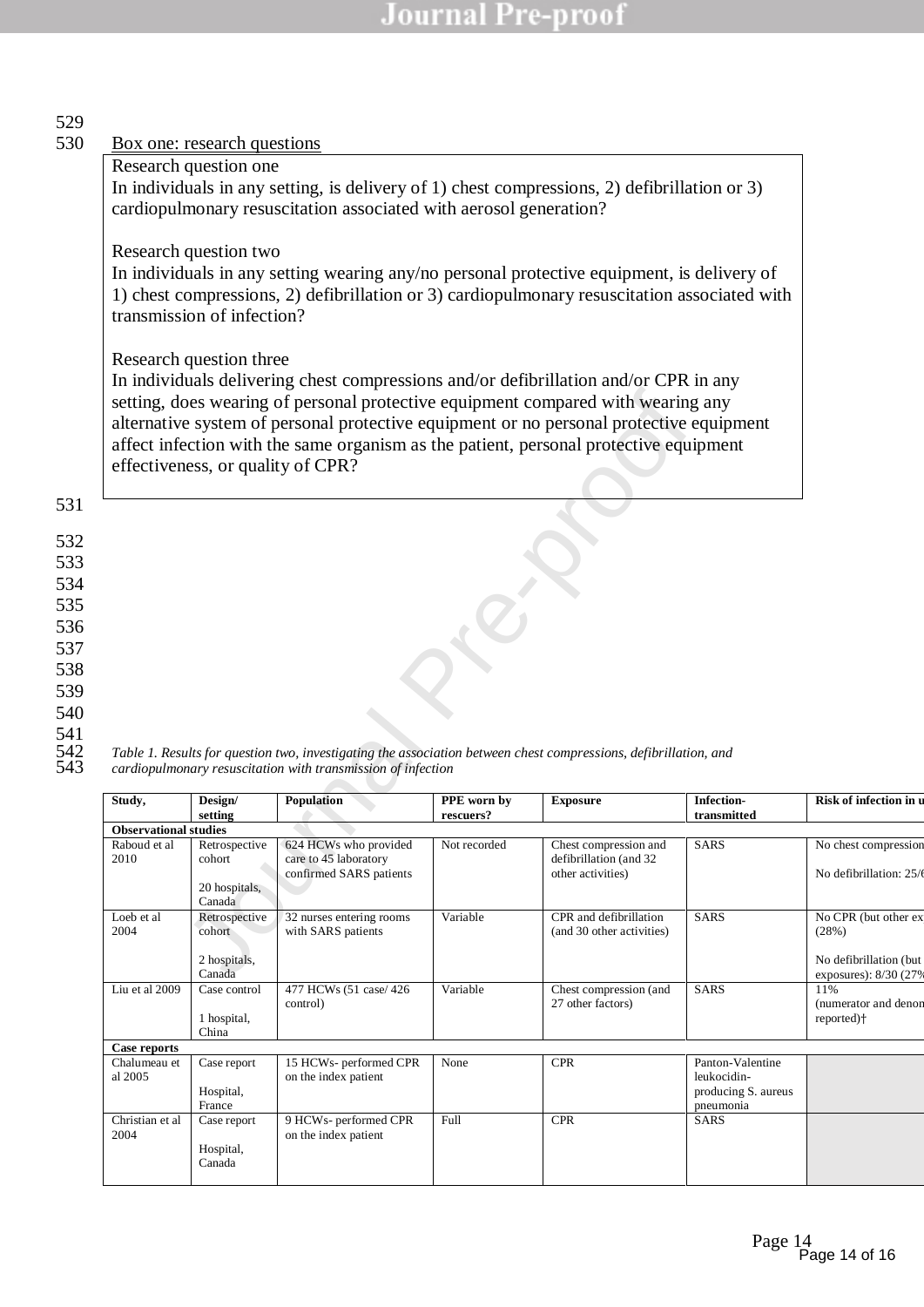| Kim et al.<br>2015  | Case report<br>Hospital,<br>Korea       | 7 HCWs- performed CPR<br>on the index patient                                                                                                            | Variable | <b>CPR</b> | Novel bunyavirus,<br>designated SFTS<br>virus |  |
|---------------------|-----------------------------------------|----------------------------------------------------------------------------------------------------------------------------------------------------------|----------|------------|-----------------------------------------------|--|
| Knapp et al<br>2016 | Case report<br>Pre-hospital,<br>Germany | 3 HCWs- performed CPR<br>on index patient                                                                                                                | Variable | <b>CPR</b> | TB                                            |  |
| Nam et al<br>2017   | Case report<br>Hospital,<br>Korea       | 6 HCWs involved in CPR                                                                                                                                   | Full     | <b>CPR</b> | <b>MERS</b>                                   |  |
|                     |                                         | † Multiple other exposures. CPR-Cardiopulmonary defibrillation. SARS-Severe acute respiratory syndrome. TB-Tuberculosis. MERS-Middle East Respiratory \$ |          |            |                                               |  |

544 *Table 1. Results of studies included in research question 3: comparison of personal protective equipment strategies effect on* 

545 *infection, PPE effectiveness, and quality of CPR*

Examely (chincal)<br>
Setting (chincal)<br>
The comparator<br>
(consover)<br>
Corresponding the Paccilatric Conservation and Dutcome<br>
Corresponding the Paccilatric Conservation and properator<br>
(consover)<br>
IK<br>
(EXECT be althous manifes **Study Design/ setting Population (clinical) Procedure Intervention and comparator Outcomes measured Randomised control trials**  Schumacher et al 2013 Manikin **RCT** (crossover) UK 16 paramedics Paediatric cardiac arrest (airway management, defibrillation, drug administration) paediatric manikin Intervention group 1: Conventional air-purifying respirators (APR) Intervention group 2: Modern loose-fitting airpurifying respirator-hoods (PAPR-hood) Comparator: no PPE Treatment duration: Control: 261 seconds (SD 12) APR: 275 seconds (SD 9) PAPR-hood: 286 seconds (SD 13) P<0.0001 for difference between groups. Shin et al 2017 Manikin RCT (crossover) Korea  $30$ healthcare workers Simulated chest compressions with real-time feedback- adult manikin Intervention group 1: cuptype respirator mask preformed into a cup shape Intervention group 2: foldtype respirator mask that is flexible and 3-folded Intervention group 3: valvetype respirator mask similar to the fold-type respirator with valve Adequate protection rate (%) during chest compressions:† Cup-type: 44.9% (SD 42.8) Fold-type: 93.2% (SD 21.7) Valve-type 59.5%  $(SD 41.7%)$ P<0.001 for difference between groups. Compression quality similar between groups Watson et al 2008 Manikin **RCT** Canada 58 firefighters Simulated CPR- manikin Intervention Group 1: Standard gown plus N95 respirator, gloves and eye protection Intervention group 2: Modified gown and an N95 respirator, gloves and eye protection‡ Comparator: No gown, but PPE included an N95 respirator, gloves and eye protection. Time to chest compressions (seconds): Standard gown: 71 (95% CI 66–77 Modified gown 59 (95% CI 54–63) No gown: 39 (95%  $CI$  34–43) P<0.001 for difference between groups). RCT- Randomised Controlled Trial; SD- Standard Deviation; PPE- Personal protective equipment; 95% CI- 95% confidence interval

† Fit factor calculated as concentration of particles outside respirator divided by concentration inside respirator (maximum value- 200)-fit factor > 100 considered adequate protection

‡ Modified gown comprises re-tied neck ties waist ties that are tied at front.

546

547

548

549